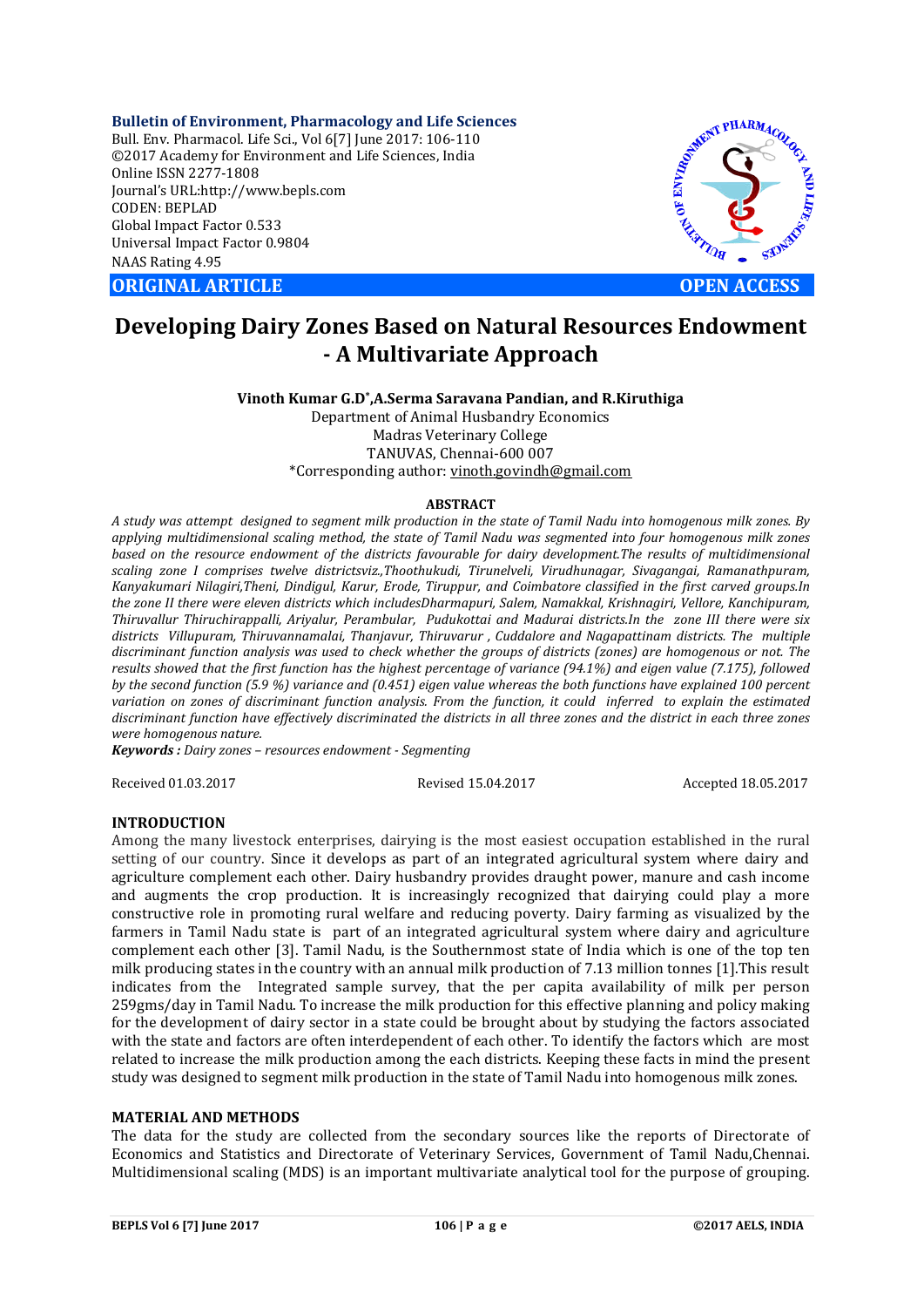#### **Kumar** *et al*

By applying multidimensional scaling method, the state of Tamil Nadu was segmented into four homogenous milk zones based on the resource endowment of the districts favorable for dairy development. The goal of the analysis is to detect meaningful underlying dimensions that allow the researcher to explain observed similarities or dissimilarities among the investigated objects [2]. MDS is a procedure to "rearrange" objects in an efficient manner, so as to arrive at a configuration that best approximates the observed distances. It actually moves objects around in the space defined by the requested number of dimensions, and checks how well the distances between objects can be reproduced by the new configuration. In more technical terms, it uses a function minimization algorithm that evaluates different configurations with the goal of maximizing the goodness-of-fit or minimizing "lack of fit". The most common measure that is used to evaluate how well a particular configuration reproduces the observed distance matrix is the stress measure.

The raw stress value Phi of a configuration is defined by:

 $Φ = δ \left[ d_{ii} - f(δ_{ii}) \right] 2$ 

In this formula,  $d_{ii}$  stands for the reproduced distances, given the respective number of dimensions, and  $\delta_{ij}$  (delta <sub>ij</sub>) stands for the input data. The expression f( $\delta_{ij}$ ) indicates a non-metric, monotone transformation of the observed input data.

Thus, it will attempt to reproduce the general rank ordering of distances between the objects in the analysis. Smaller the stress value, the better is the fit of the reproduced distance matrix to the observed distance matrix [3]. The interpretation of dimensions usually represents the final step of the analysis. As mentioned earlier, the actual orientation of the axes from the MDS analysis are arbitrary, and can be rotated in any direction. Two dimensional solutions can be illustrated graphically.

#### **Discriminant function analysis**

By applying discriminant function analysis was used to determine which variables discriminant between two or more mutually occurring groups and to check whether the groups are homogeneous or not. [2]. Then multiple discriminant function analysis was used to check whether the groups of districts (zones) are homogenous or not. When there are more than two groups, then we can estimate more than one discriminant function, which could be called as Discriminant functions for multiple groups.

The result has given 'b' regression co-efficient for each variable in each discriminant function, and they can be interpreted as, larger the standardized co-efficient, the greater is the contribution of the respective variable to the discrimination between groups.

Discriminant function analysis is computationally very similar to MANOVA (Multivariate Analysis of Variance). It was assumed that the data (for the variables) represent a sample from a multi-variate normal distribution. It is assumed that the variance/ co-variance matrices of variables are homogeneous across groups. Another assumption of discriminant function analysis is that the variables that are used to discriminate between groups are not completely redundant.

The linear discriminant function used for the study is of the following form.

 $Z = b_1 X_1 + b_2 X_2 + \dots + b_i X_i$  (i = 1, 2, 3 .....17)

where

Z = Total discriminant score

 $X_1$  = Variables

The variables refer to the 13 numbers of dairy related variables which were used in analysing.  $(X_1 -$  Milk production ……… X17 -Average annual rainfall).The data for the selected variables were tabulated and was run using, IBM SPSS 20.0 for windows, a computer package for the statistical analysis in social sciences.

| 1.  | Milk Production per 100 sq. km of the district (in '000 tonnes)     |
|-----|---------------------------------------------------------------------|
| 2.  | Indigenous cattle population per 100 sq. km (in numbers)            |
| 3.  | Cross bred and Exotic cattle population per 100 sq. km (in numbers) |
| 4.  | She-Buffalo population per 100 sq.km (in numbers)                   |
| 5.  | Veterinary Institution per 100 sq.km (in numbers)                   |
| 6.  | Financial Institution per 100 sq.km (in numbers)                    |
| 7.  | Agricultural labour population per 100 sq.km (in numbers)           |
| 8.  | Area under permanent pasture per 100 sq. km (in ha)                 |
| 9.  | Area under Paddy per 100 sq. km (in ha)                             |
| 10. | Area under Maize per 100 sq. km (in ha)                             |
| 11. | Area under Groundnut per 100 sq.km (in ha)                          |
| 12. | Area under other cereals per 100 sq. km (in ha)                     |
| 13. | Average Annual Rainfall (in mm)                                     |

*List of Resources Variables taken for analyses*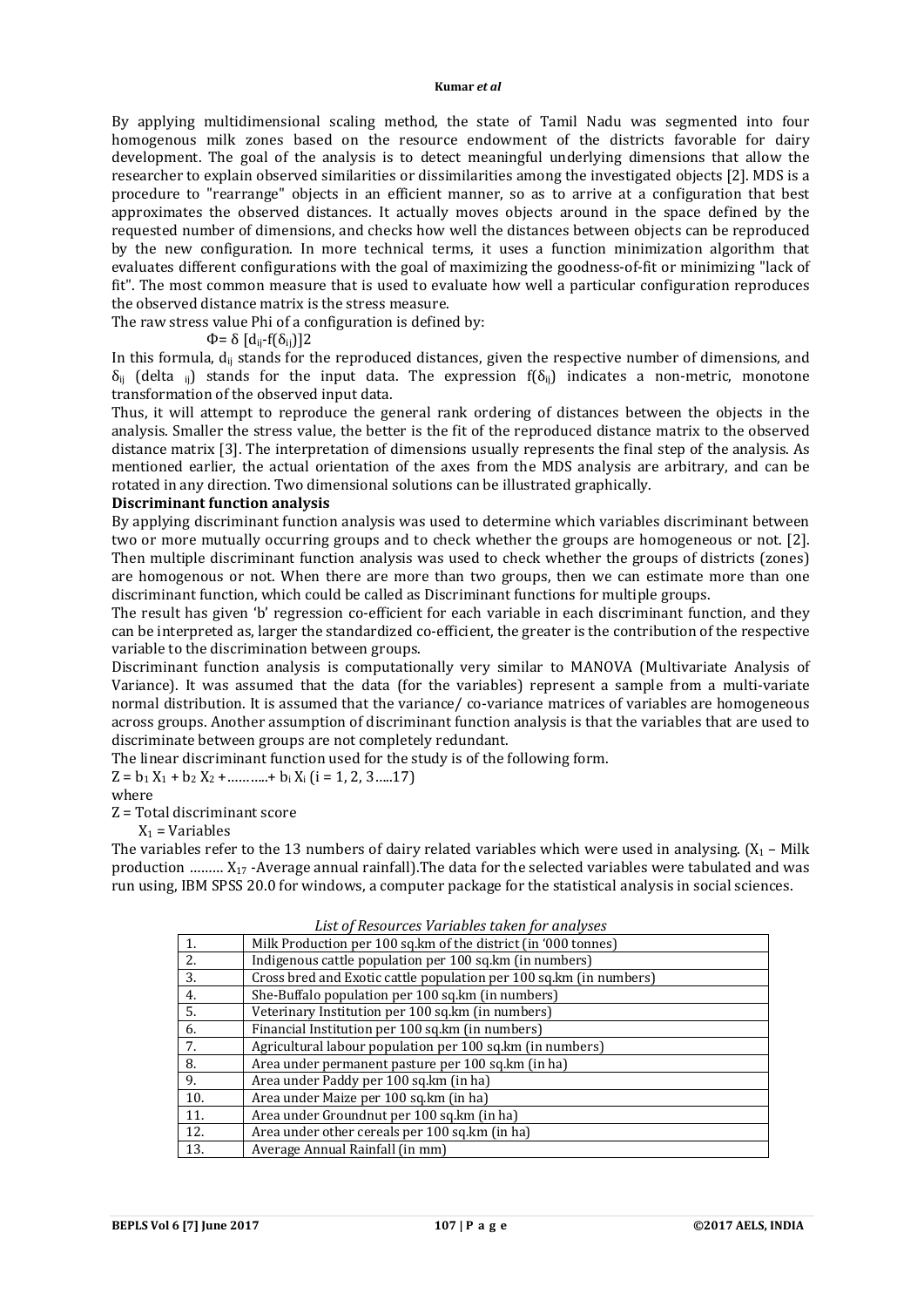### **RESULTS AND DISCUSSION Multidimensional scaling**

Multidimensional scaling were analysed based on the resources carved on dairy related variables for each districts of Tamil Nadu whereas the result depicted in on two dimensions on configuration of districts .



From this it helps to identify objects around the space defined by the requisite number of dimensions and checks how well the distances between the objects can be reproduced by new configuration using Multidimensional scaling around the districts in Tamil Nadu [4]. On analyzing the orientation of the districts in two dimensional view(fig 1), three distinct groups of districts were carved out based on their proximity or closeness and the districts identified in different zones are given in Table 1. From the Table it could be observed that there were three distinct groups. The goodness of fit is tested through the statistic called stress and the Stress value is 0.01664 and RSQ value is 0.99916.

| SL.NO          | <b>DISRTICTS</b> |                |                 |
|----------------|------------------|----------------|-----------------|
|                | ZONE I           | <b>ZONE II</b> | <b>ZONE III</b> |
| 1              | Kanyakumari      | Madurai        | Villupuram      |
| $\overline{c}$ | Tirunelveli      | Tiruchirapalli | Thiruvannamalai |
| 3              | Thoothukudi      | Pudukottai     | Thanjavur       |
| 4              | Sivagangai       | Perambalur     | Cuddalore       |
| 5              | Ramnathapuram    | Ariyalur       | Thiruvarur      |
| 6              | Virudhunagar     | Namakkal       | Nagapattinam    |
| 7              | Theni            | Salem          |                 |
| 8              | Dindigul         | Dharmapuri     |                 |
| 9              | Karur            | Krishnagiri    |                 |
| 10             | Erode            | Vellore        |                 |
| 11             | Tiruppur         | Kanchipuram    |                 |
| 12             | Coimbatore       | Thiruvallur    |                 |
| 13             | <b>Nilgiris</b>  |                |                 |

|  |  |  |  |  | Table 1. Milk Zones identified through Multidimensional Scaling |
|--|--|--|--|--|-----------------------------------------------------------------|
|--|--|--|--|--|-----------------------------------------------------------------|

From the Table 1, Zone I comprises 12 districtsviz.,Thoothukudi, Tirunelveli and Virudhunagar, Sivagangai, Ramanathpuram, Kanyakumari which are the component districts of southern agro-climatic zone and Nilagiri district which is a hilly agro climatic district fall in Zone I group. In this grouped high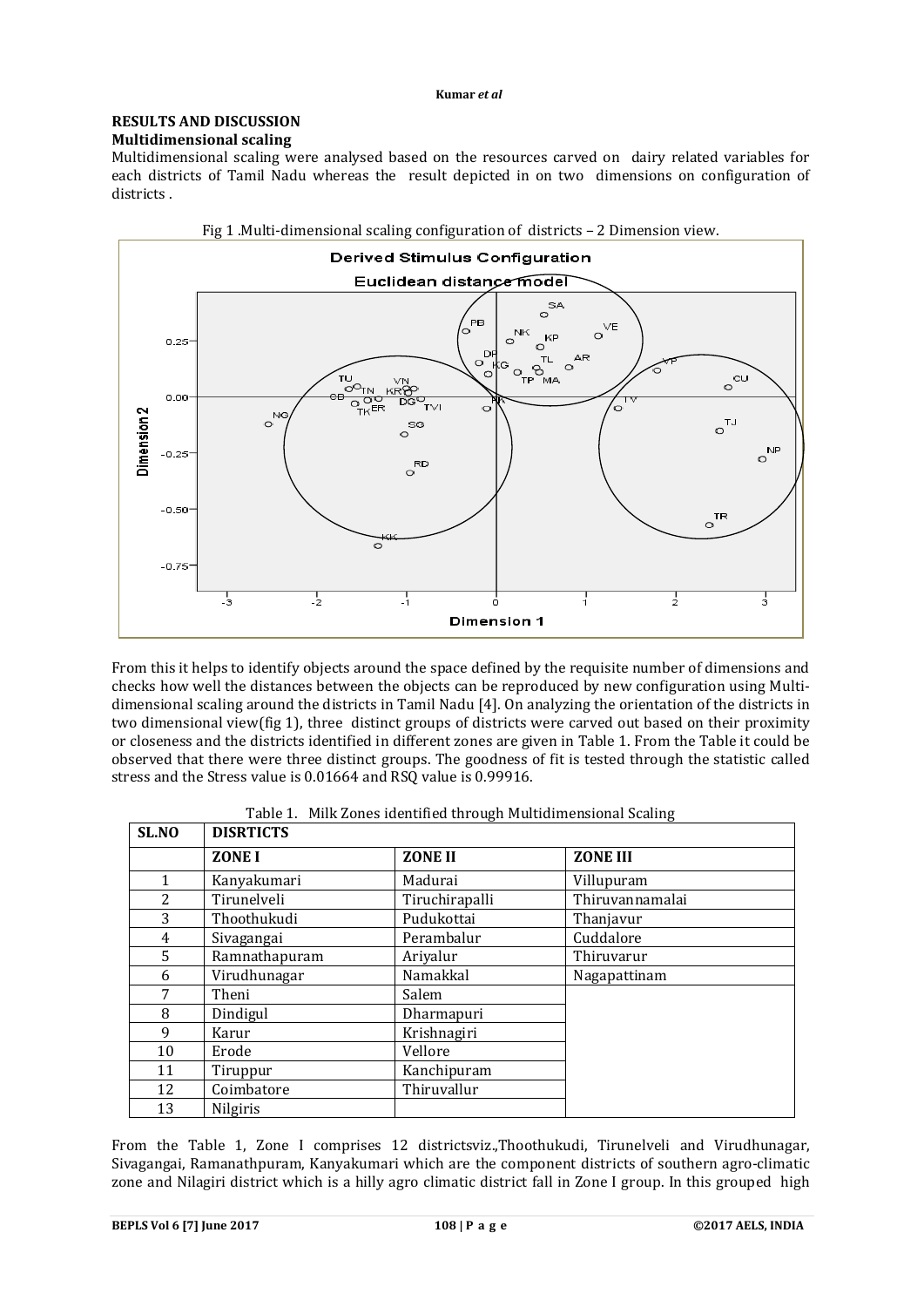fertile districts such as Theni, Dindigul, Karur, Erode, Tiruppur, Coimbatore which fall in Western zoneare classified in the first carved groups..

In the Zone II there were 11 districts which four agro-climatic zones fall in this zone such as Northwestern agro climatic zone such as Dharmapuri, Salem, Namakkal, Krishnagiri districts and Northeastern agro climatic zone which comprises Vellore, Kanchipuram, Thiruvallur districts and Cauvery delta zone districts are Thiruchirappalli, Ariyalur, Perambular, and Pudukottai. In this Madurai which covers in southern zone districts which are fall into zone II group. In this group, which were less fertile area and less rainfall which fall in closeness of distance to one group.

In the Zone III there were 6 districts which comprises two zones such as North-eastern agro climatic zone and Cauvery delta zone. In this North –eastern zones which comprises Villupuram and Thiruvannamalai districtswhich fall in group and Cauvery delta zone which comprises districts of Thanjavur, Thiruvarur , Cuddalore and Nagapattinam. In this group Cauvery delta agro-climatic zones districts were from the coastal regions which contributes low in cattle population in Tamil Nadu.

# **Discriminant function analysis based on Zones:**

The Multiple discriminant function analysis was used to check whether the groups of districts(zones) are homogenous or not [2]. For this purpose the thirteen numbers of dairy related variables were used for zoning were separately taken for each district under the three different zones. The data are segregated and taken under three groups and subjected to discriminant function analysis. The canonical correlation analysis would determine the successive functions and canonical roots. The results of the discriminant functions analysis

From the Table 2 discriminant function coefficients on dairy related variables of different zones which first function inferred that agriculture labour population, area under groundnut, Cross bred and Exotic cattle population, average annual rainfall and indigenous population have the highest contribution and these variables are effective in discriminate between districts among the zones. In the second function buffalo population, financial institutions, and indigenous population which contribute on discriminant between the zones.

| <b>Discriminant Function Coefficients</b>                       |           |                |  |  |  |
|-----------------------------------------------------------------|-----------|----------------|--|--|--|
| Variables                                                       | Functions |                |  |  |  |
|                                                                 |           | $\overline{2}$ |  |  |  |
| Milk Production per 100 sq. km of the district $(X_1)$          | 0.143     | $-0.599$       |  |  |  |
| Indigenous cattle population per 100 sq.km $(X_2)$              | 0.4       | 0.487          |  |  |  |
| Cross bred and Exotic cattle population per $100$ sq.km $(X_3)$ | 0.571     | 0.407          |  |  |  |
| She-Buffalo population per 100 sq.km $(X_4)$                    | $-526$    | 0.682          |  |  |  |
| Veterinary Institution per 100 sq. km $(X_5)$                   | 0.191     | $-0.268$       |  |  |  |
| Financial Institution per 100 sq. km $(X_6)$                    | $-213$    | 0.627          |  |  |  |
| Agricultural labour population per 100 sq.km (X7)               | 0.349     | $-0.147$       |  |  |  |
| Area under permanent pasture per 100 sq.km (X <sub>8</sub> )    | 0.128     | $-1.062$       |  |  |  |
| Area under Paddy per 100 sq.km (X <sub>9</sub> )                | 0.147     | 0.351          |  |  |  |
| Area under Maize per 100 sq.km (X <sub>10</sub> )               | 0.734     | $-0.172$       |  |  |  |
| Area under Groundnut per 100 sq.km (X <sub>11</sub> )           | 0.338     | 0.378          |  |  |  |
| Area under other cereals per 100 sq.km $(X_{12})$               | 0.444     | 0.323          |  |  |  |
| Average Annual Rainfall $(X_{13})$                              | 0.968     | 0.286          |  |  |  |

#### Table 2 Discriminant functions coefficients

From the results of Table 3Eigen values and percentage variance explained by the two discriminant functions contribution on dairy related variables, showed that the first function has the highest percentage of variance (94.1%) and eigen value (7.175), followed by the second function (5.9%) variance and (0.451) eigen value whereas the both functions had the explain the 100 percent variation on zones of discriminant function analysis. Based on the value obtained from the discriminant functions from each district, they were classified to check the ability of the discriminant functions is effectively discriminat of zones districts. The results of Table 3 gives % Classification on zones on the estimated discriminant function model is also given in the table. On perusal of the table it could be inferred that the estimated discriminant functions have 100 % correctly classified and effectively discriminated the districts in 3 zones and the districts in each of the 3 zones are of homogenous nature. From the function, it could inferred to explain the estimated discriminant function have effectively discriminated the districts in all 3 zones and the district in each 3 zones were homogenous nature.